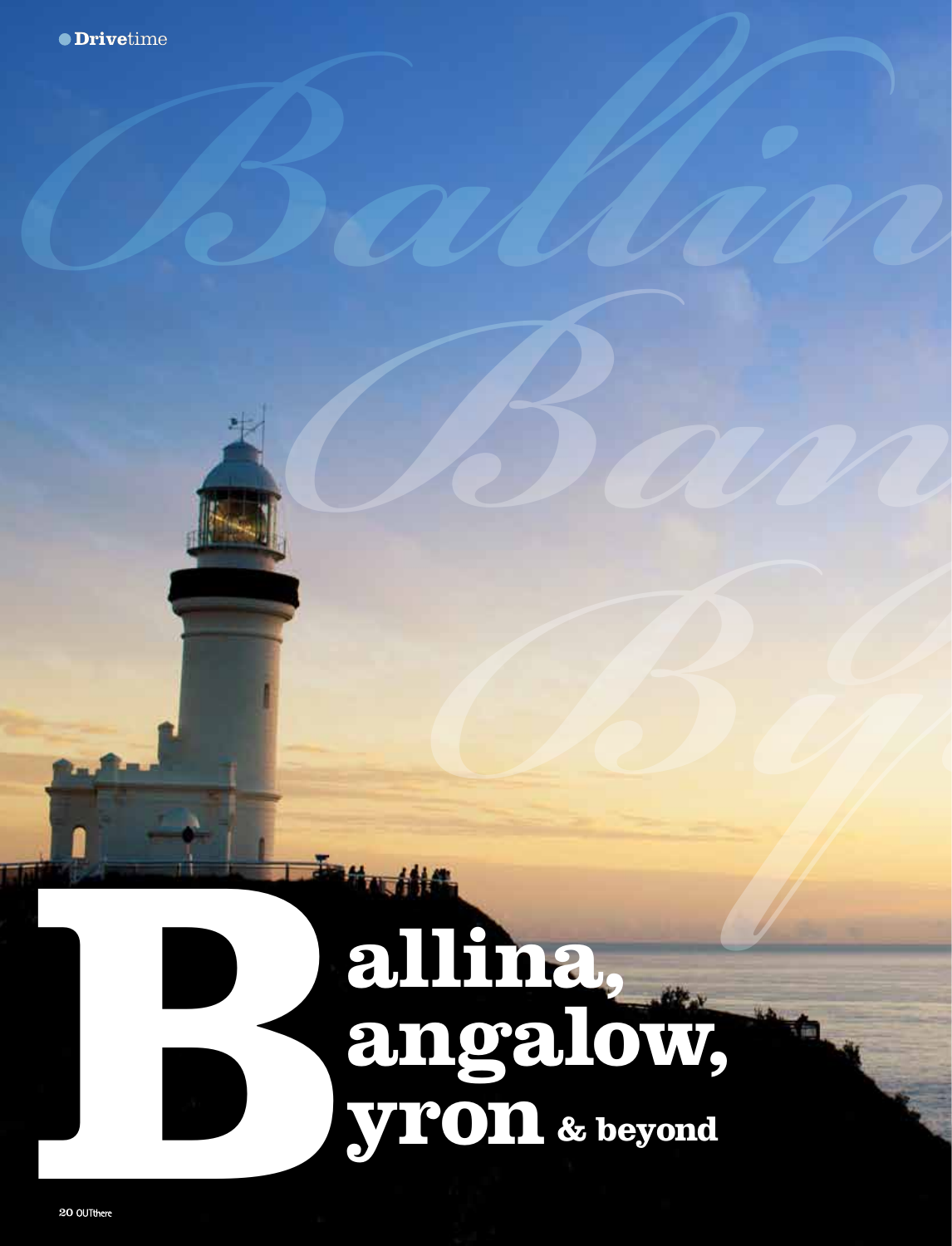

Local travel writer Kim Wildman explores the Far North Coast of NSW in search of the three Rs.

**Balling the state of the fact Northernon State of NSW**<br>
is each of the three Rs.<br>
in search of the three Rs.<br> **Bangalow** is each of the three Rs.<br> **Bangalow** is easient to consider the fact Norwich and we<br>appear the trans Fringed by golden beaches and wrapped<br>
in the cocoon of nature, the Far North<br>
Coast of New South Wales has long bee<br>
renowned as the home of the three Rs:<br>
rest, relaxation and rejuvenation. Yet despite living in the cocoon of nature, the Far North Coast of New South Wales has long been renowned as the home of the three Rs: in one of Australia's most envied locations, I've rarely had the opportunity to enjoy its rewards. With a break in my busy schedule coming up, I decide it's finally time to cash in, and set off in search of good food, great scenery and maybe a few Rs along the way.

My journey begins in Ballina at the mouth of the Richmond River. I remember stopping off here as a kid while travelling down to Sydney on a family holiday. We were only there for a half-hour morning tea break and we pulled in near the water to enjoy the view. Apart from a few pelicans, the only real attraction in Ballina at the time, I remember, was the Big Prawn. Not anymore.

In recent years, the sleepy holiday town has awoken from its slumber. Gone is the Big Prawn (though rumours abound that it's set to be reincarnated) – instead, visitors are attracted to Ballina's newly gentrified waterfront, river cruises and pathways for cyclists and walkers.

*Byron*

After a stroll along the riverside promenade, I adjourn for a coffee at The Point. From its seat right on the river under the Ramada Hotel and Suites, the restaurant offers one of the most visually stunning dining locations in Ballina. Lovely as the view is, though, it's time I move on  $-$  so it's into the car and northwards along the Pacific Highway towards Byron Bay.

Most people who drive up (or down) the Pacific rarely take their eyes off the gleaming white sands and blue waters off the coast to see what lies beyond the tarmac. From verdant valleys to peaceful villages, ancient rainforests and craggy escarpments, the Far North Coast's hinterland has long since taken over from Byron Bay as the new 'promised land'.

As a resident of the town, I may be a little biased, but if there was to be a capital of this new 'promised land', it would have to be Bangalow. Once deemed as a country backwater, Byron's quiet country cousin, hidden in the hills some 10 minutes' drive inland from the coast, has certainly come of age.

Previously part of the Pacific Highway, the main street is today filled with chic boutiques and  $\bullet$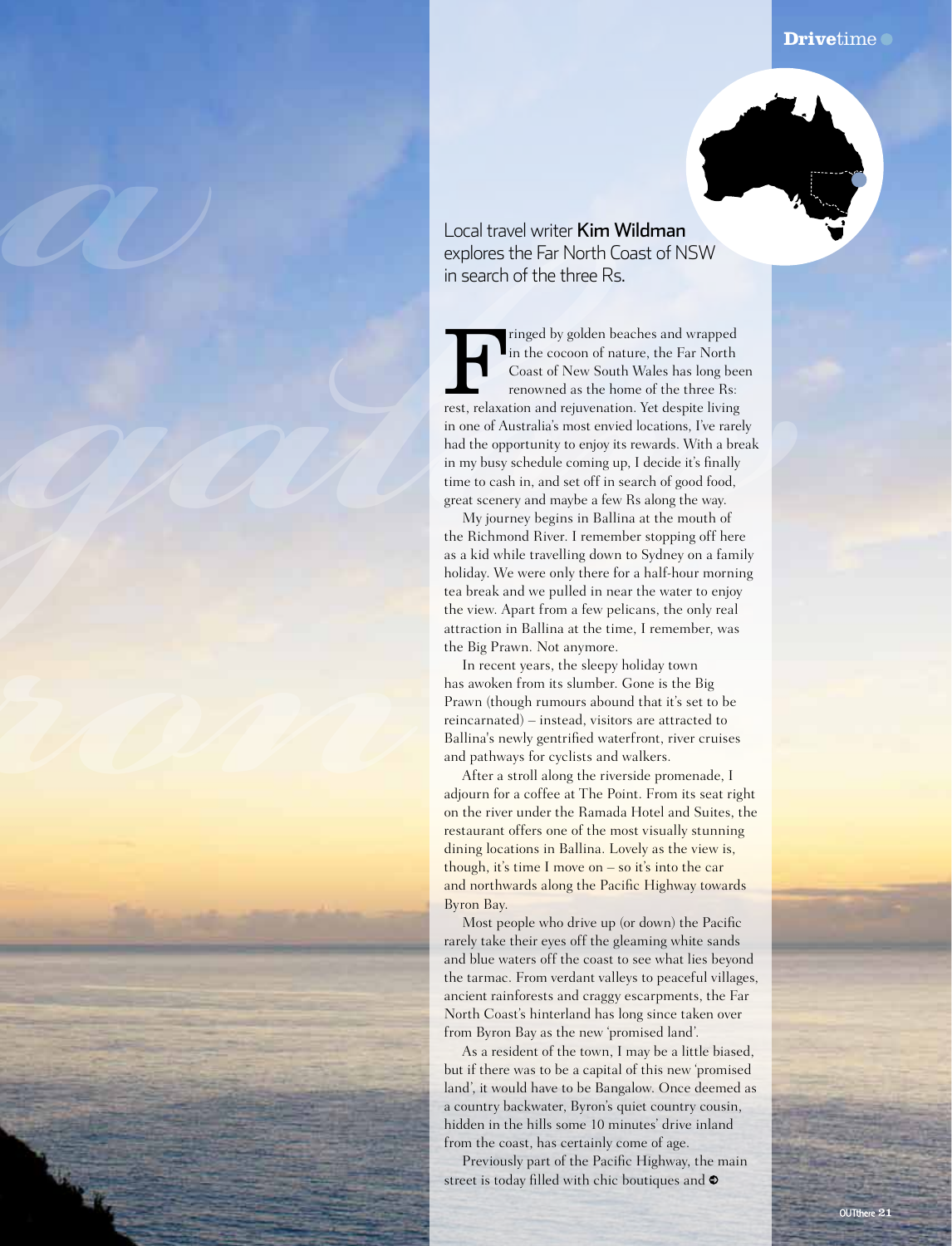### **Drivetime**

# Fast Fact

Bangalow takes its name from an Australian palm, Archontophoenix cunninghamiana, which is native to New South Wales and Queensland.

 top-notch restaurants and cafés – such as Satiate, set up by former Tetsuya's chef Shannon Debreceny, which was awarded one Chef's Hat by *The Sydney Morning Herald Good Food Guide* 2010 – an eatery that wouldn't look out of place in Sydney or Melbourne. Squeezed in between you'll find a CWA shop selling

knitted teddy bears and lace doilies, an old-fashioned hardware store and a small family-run grocery store.

In spite of its leanings towards big-city sophistication, Bangalow is one town that relishes its country heritage. Here, the events that locals most look forward to each year are the Billycart Derby in May that celebrates the opening of the Pacific Highway bypass; a fabulously overthe-top cabaret produced and performed by residents in July; and the annual agricultural show each November.

If it's a little retail therapy you're after, Bangalow is the place. A few of my favourites include Lazybones Emporium (*www.lazybones.com.au*) for vintage-style clothing and homewares; Aurora Design Studio (*www.auroradesignstudio.com.au*) for beautifully designed sustainable products, including jewellery, clothing and gifts; and Little Peach (*www.littlepeach.com.au*) for Japanese clothing and collectables.

From Bangalow, the scenic Old Bangalow Road winds up through the hills, twisting and turning its way to Byron Bay. Located on the easternmost tip of Australia, this mesmerisingly beautiful coastal hamlet, with its stunning beaches and balmy climate, has long been a haven for sun-seeking holidaymakers. A one-time hippie hangout, today it attracts everyone from laid-back surfers and backpackers to celebrities and cashed-up urbanites, all keen to count Byron's blessings as their own.

Brash, bold and brimming with shops, cafés and galleries, Byron has much to lure visitors to its town





centre. But Byron's biggest drawcard are its beaches. There are 15 in all: Main Beach, The Pass and pictureperfect Wategos (where Elle Macpherson surfs) are hot favourites, but drive five minutes south of the town centre to Suffolk Park and you'll have a magnificent sevenkilometre strip of sand – Tallow Beach – all to yourself.

For the energetic, there are plenty of activities that will get your heart racing. You can go skydiving and hang-gliding, kayak with dolphins and learn to surf. You can stretch your legs on the five-kilometre Cape Byron Walking Track, which leads up to one of the country's most photographed lighthouses. Officially, the track starts at Wategos Beach, but it's possible to begin from the centre of town on the path that backs Main Beach.

Byron's egalitarian spirit is epitomised by its dining scene, which ranges from casual toes-in-the-sand beach cafés to fine-dining establishments. Longstanding

*Opening page: Byron* Bay Lighthouse. *This page, clockwise from top:* Wategos Beach, Byron Bay; aerial view of Byron Bay lighthouse; Satiate in Bangalow.